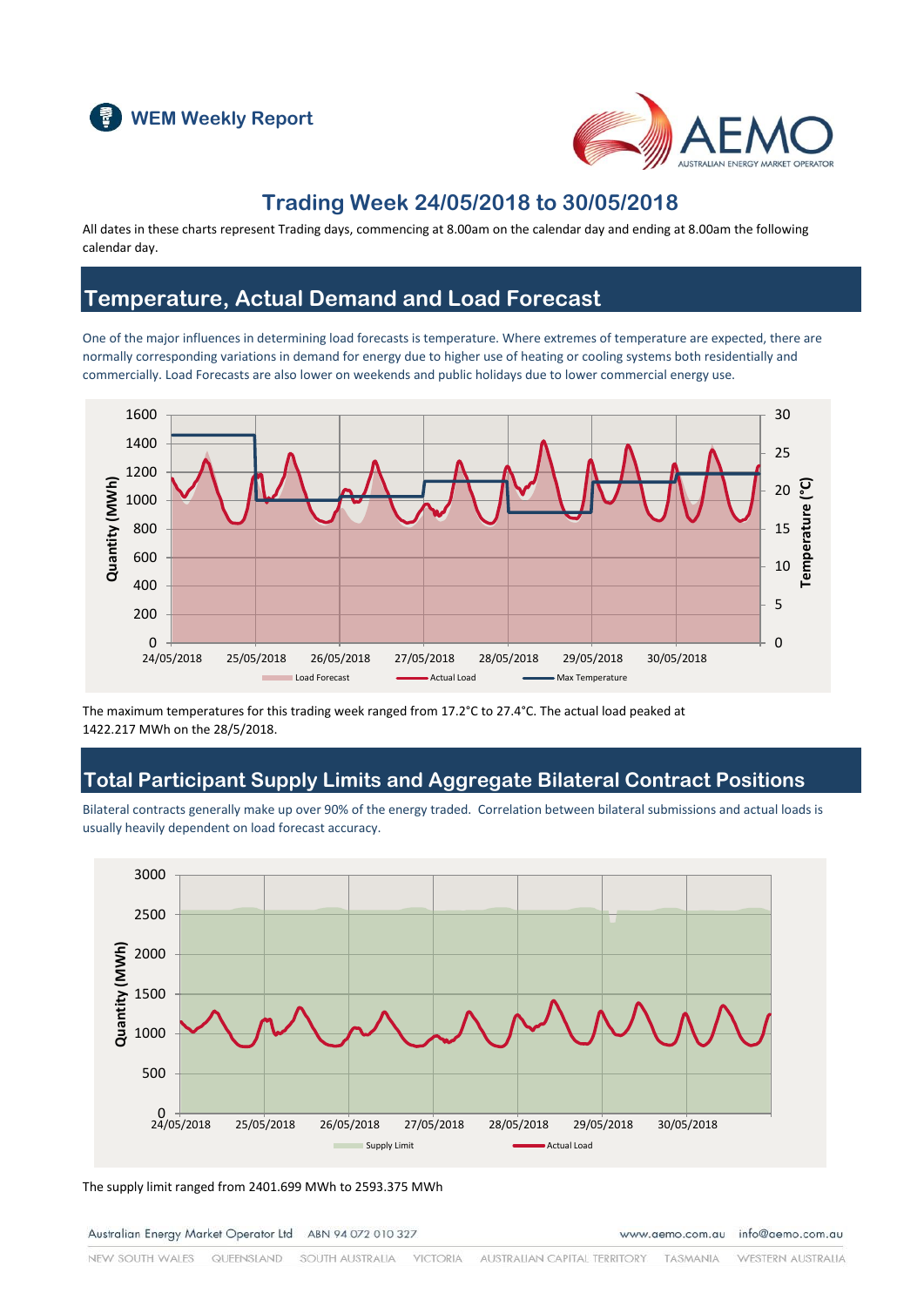#### **Net Balancing Market Trades**

Bilateral contracts and STEM trading are generally based on the forecast energy requirements of Participants. When the forecast requirements are higher or lower than the actual requirements for a day, this Market energy must be bought and sold in the balancing mechanism. This graph shows the estimated net balancing trades.



The majority of the balancing activity this week occurred within Balancing Demand. The maximum balancing demand for the week reached 306.647 MWh on the 26/5/2018. The maximum balancing supply for the week reached -102.078 MWh on the 25/5/2012.

# **Total Traded Energy**

This chart represents a comparison between the total net energy that is traded in Bilateral Contracts, the STEM and the balancing mechanism. Balancing Supply represents cases in which the total contract position is greater than the demand and customers must supply energy back to balancing. Balancing Demand represents cases in which the total contract position is less than the demand and customers must purchase energy from balancing.



Total balancing supply equalled -1705.995 MWh whereas total balancing demand equalled 29051.664 MWh. The Total STEM Traded quantity was 9928.073 MWh, with the STEM Clearing Quantity ranging between 1.38 MWh and 100.38 MWh.

Australian Energy Market Operator Ltd ABN 94 072 010 327